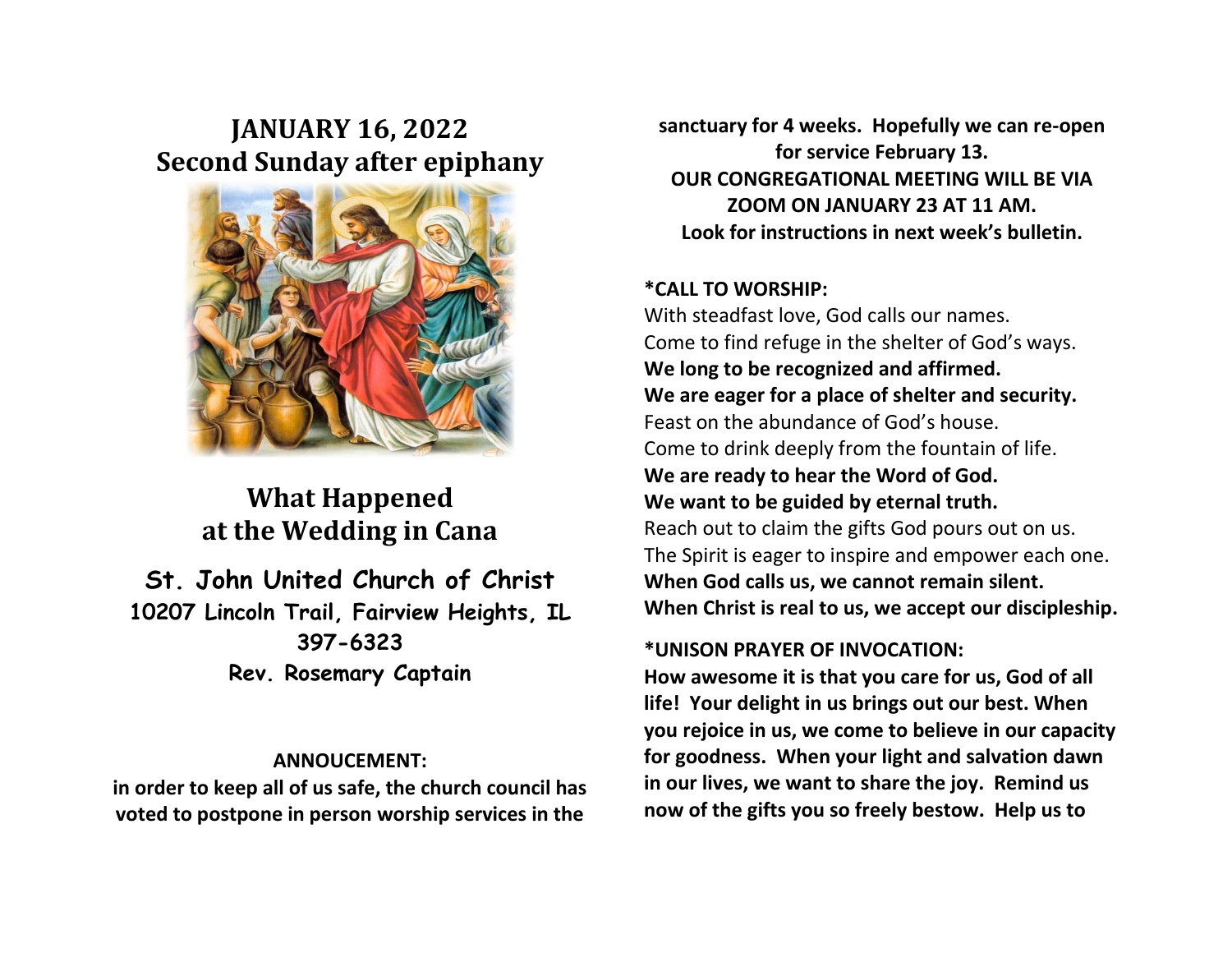**recognize them in ourselves and in one another, that we may use them to serve people in need and give glory to your name. Amen.**

#### **\*GLORIA PATRI: NCH 759**

**Glory to the Creator, the Christ, the Holy Spirit, Three- in-One; as it was in the beginning, is now, and ever shall be, world without end. Amen. Amen.**

### **READING FROM ISAIAH 62:1-5**

- For Zion's sake I won't keep silent, and for Jerusalem's sake I won't sit still until her righteousness shines out like a light, and her salvation blazes like a torch.
- **<sup>2</sup>**Nations will see your righteousness, all kings your glory.
- You will be called by a new name, which the LORD's own mouth will determine.
- **<sup>3</sup>** You will be a splendid garland in the LORD's hand, a royal turban in the palm of God's hand.
- **<sup>4</sup>** You will no longer be called Abandoned, and your land will no longer be called Deserted. Instead, you will be called My Delight Is in Her,
	- and your land, Married.
	- Because the LORD delights in you,
	- your land will be cared for once again.
- **<sup>5</sup>** As a young man marries a young woman,

 so your sons will marry you. With the joy of a bridegroom because of his bride, so your God will rejoice because of you.

## **\*GOSPEL LESSON: John 2:1-11**

On the third day there was a wedding in Cana of Galilee. Jesus' mother was there, and **<sup>2</sup>** Jesus and his disciples were also invited to the celebration. **<sup>3</sup>**When the wine ran out, Jesus' mother said to him, "They don't have any wine."

**4** Jesus replied, "Woman, what does that have to do with me? My time hasn't come yet."

**<sup>5</sup>**His mother told the servants, "Do whatever he tells you." **<sup>6</sup>**Nearby were six stone water jars used for the Jewish cleansing ritual, each able to hold about twenty or thirty gallons.

**7** Jesus said to the servants, "Fill the jars with water," and they filled them to the brim. **<sup>8</sup>** Then he told them, "Now draw some from them and take it to the headwaiter," and they did. **<sup>9</sup>** The headwaiter tasted the water that had become wine. He didn't know where it came from, though the servants who had drawn the water knew.

 The headwaiter called the groom **<sup>10</sup>** and said, "Everyone serves the good wine first. They bring out the second-rate wine only when the guests are drinking freely. You kept the good wine until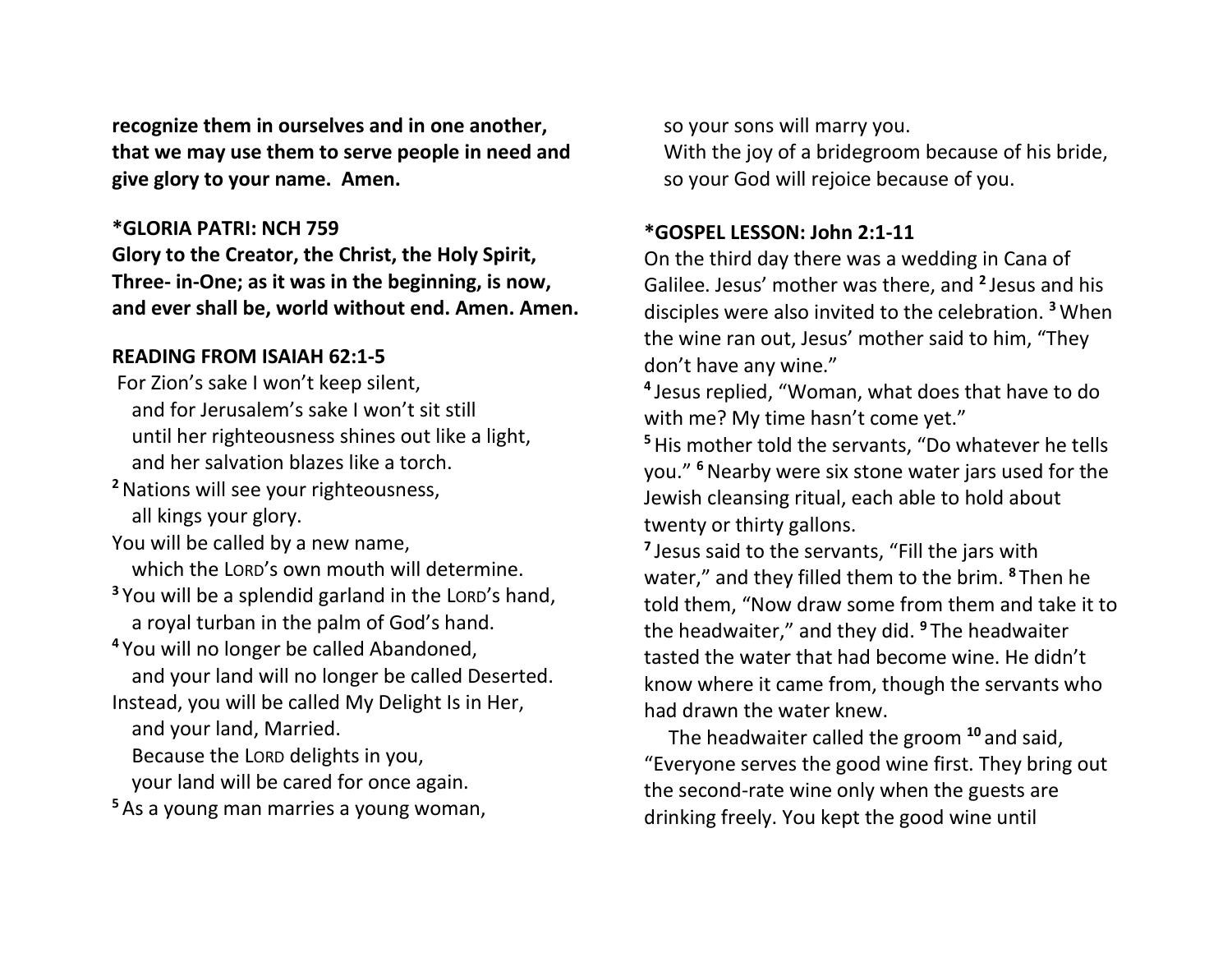now." **<sup>11</sup>** This was the first miraculous sign that Jesus did in Cana of Galilee. He revealed his glory, and his disciples believed in him.

### Hear the ancient words revealed to us anew. **Thanks be to God. Amen.**

#### **MESSAGE: "Manifestation And Transformation"**

In the two readings we had today and two others we did not read, namely Psalm 36:5-10, and 1 Corinthians 12:1-11 which calls attention to the manifestation of God through the gifts of the Spirit, the dominant theme is the dramatic manifestation of the power of God. The Gospel lesson calls attention to the beginning of the ministry of Jesus. The account of the miracle at the wedding in Cana in John 2:1-11 is, according to the Fourth Gospel the first of Jesus' signs, when he "revealed his glory" as read in verse 11.

 In Isaiah 62:1-5 the brightness of a vindicated Jerusalem reveals God's grace. Psalm 36:5-10 is a hymn of praise for God's steadfast love, faithfulness, righteousness, and judgment, the one in whose light "we see light." (verse 9)

 So, our job is to figure out what God is revealing to us in these 4 scripture texts. This time, let's concentrate on the words of the Prophet Isaiah.

 First of all, its always good to know the author of what we are reading, the time in history, and the context. (*What was going on in the author's community.)*

 Here's some information that will come in handy the next time you are on Jeopardy. The book of Isaiah is actually a composite work, the product of several different prophets who ministered at different periods in the history of Israel.

 Chapters 1-39 is referred to as First Isaiah and attributed in general to the eighth-century BCE Judean prophet who name the book bears. Chapters 40-55 is referred to as Second Isaiah or Deutero-Isaiah, and attributed to an unknown prophet who lived in Babylon during the Babylonian exile of the sixth century. Chapters 56-66 is referred to as Third Isiah, or Trito-Isaiah, and attributed to a prophet or prophets how lived in Judah after the return form Babylonia exile in 539 BCE. Thus, our reading for today if from Third Isaiah.

 The prophet is speaking to the Israelites who returned from their exile only to find Jerusalem in ruins. The temple and their homes had been destroyed; their friends were scattered. It was difficult for them to see "home". It was time for a word from God through the voice of the Prophet to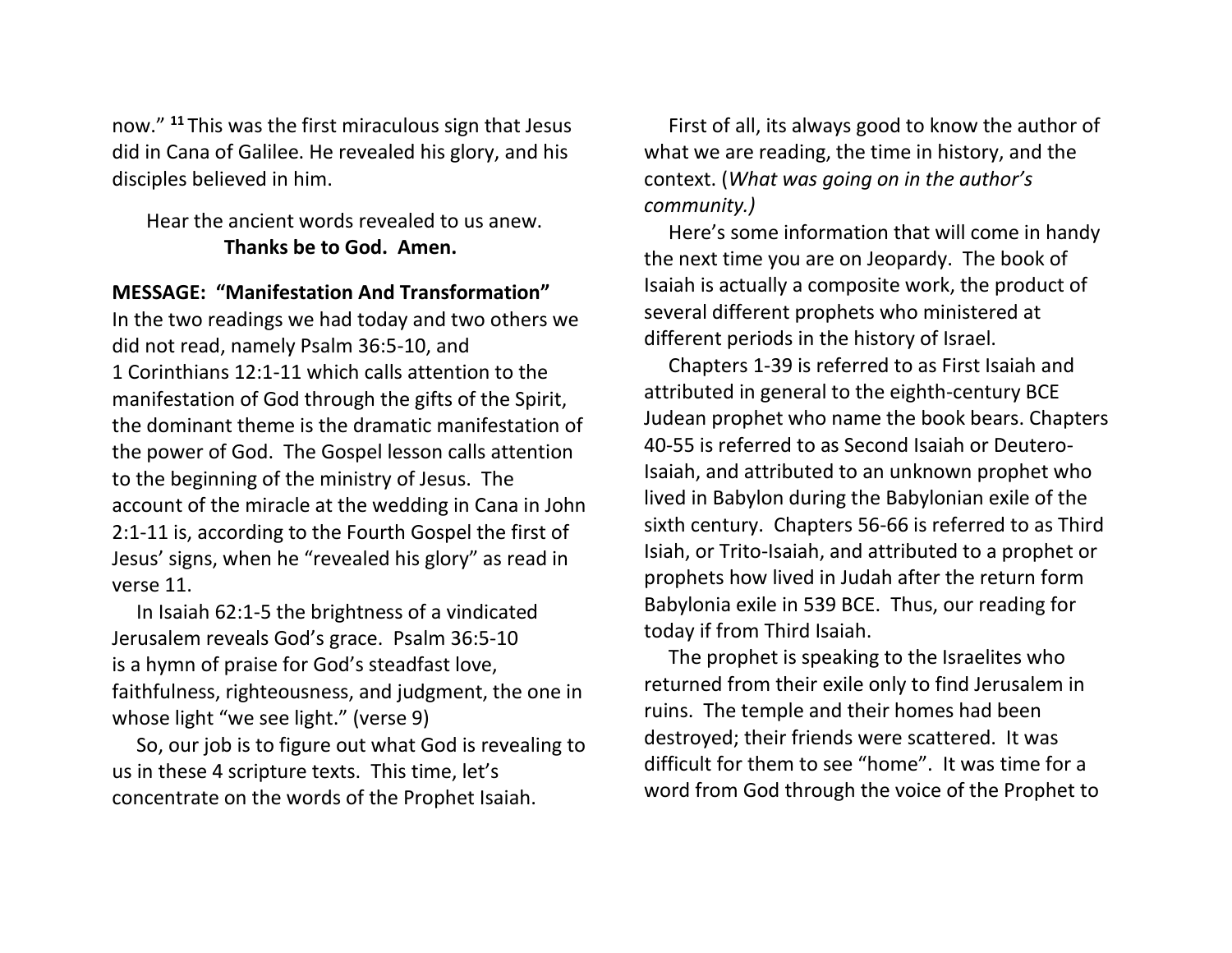restore the city of Jerusalem and the people in general. Those words came from Third Isaiah 62:1-5.

 Life for the returnees in Judah remained very harsh. In these difficult circumstances there are both economic oppression and, in an attempt to cope with life's problems, a resurgence in the pagan rituals long indigenous in Israel. *(This reminds me of today when people are in a bad situation some turn away from God and toward drugs, or alcohol, or robbery.)*

 In response to this situation, Third Isaiah announces God's imminent judgment on the oppressors and syncretist*s. (Syncretists are those who want to fuse different systems of belief in religion. That word might come up in Jeopardy round, too.)* The prophet promises the righteous that God's glorious deliverance of Israel. Soon the wealth of the nations will pour into Jerusalem along with the rest of Israel's exiles, and the shame and sorrow of the recent past will be replaced with eternal joy and prosperity. The prophet sees an inner transformation of the people.

 The prophet promises a new name from the mouth of God (verse 2), gives new names as reversals pf past conditions (verse 4), and gives a metaphorical explanation of the meaning of the names (verse 5). The new names thus announce and confirm a new

election of the people. It makes a difference what one is called, especially if the name is given by God. *(I invite you to reread the passage from Isaiah and see if this explanation fits.)*

 We could call all this an Epiphany and a manifestation of God among us. And that is exactly what happens at the wedding at Cana. John 2:11 tells us that Jesus "revealed his glory." It was a revelation event.

 So, what is the author of the Gospel of John trying to say to us about Jesus in the Cana wedding story. First of all, John wants it understood that Jesus performed his signs according to God's will and not in response to any person's wish or need. In John's Gospel, Jesus speaks and acts not in response to ay claims of kinship, friendship, or even need, but at his own initiative as God's will is revealed to him.

 This pattern may seem to be without compassion, but something more than compassion is involved. Jesus meets the need, but he does more. Compassion alone might provide wine, but sovereign grace does more: it reveals God in what is done and confirms the disciples' faith in Jesus.

 The second thing that John's Gospel is saying that a sig is not a miracle to amaze or an offer of proof for his teaching. The sign was a window through which God was revealed. To attend to the miraculous and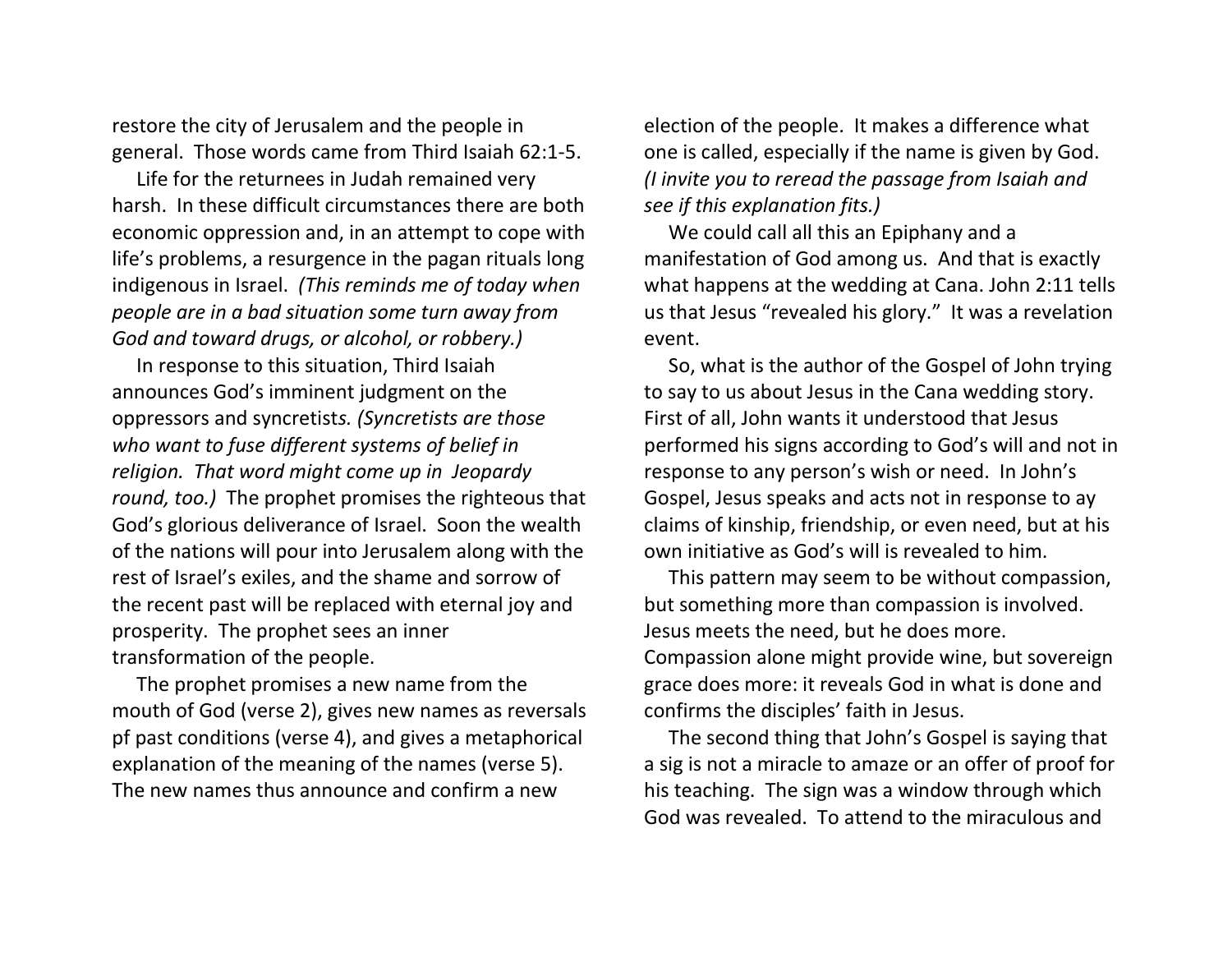to miss the revelation would be no more than curiosity wallowing in the unusual.

 (*I've given you much to think about. God's revelations appeared in the ancient days and still today. We are thankful for these words that help us and restore our faith formation.)* Amen.

**PASTORAL PRAYER:** Beginning with a time for silent personal prayer.

God of the past. God of the present. And God for eternity. We strive to learn more and more about you through our Bible studies. We search for your meaning through the prophets and apostles. Open our hearts and minds as we search for your will for our lives.

 Hear, O God, our humble intercessions on behalf of all humanity in the name of Christ our Lord. Send forth your Spirit of truth upon your church throughout the world that all who confess your name may agree in the truth of your Word in writing, and especially in the Word made flesh. May we live purely, honestly, and in godly love that Christ may be glorified.

 Hear us, O God, for all the afflicted and especially for any of our acquaintances who are sick, and all those on our prayer list. Sustain their spirits in faith and hope, and in due time make them whole again.

We pray al these things in the name of the Word made flesh, as we pray together.

#### **THE LORD'S PRAYER:**

**Our Father who art in heaven, hallowed be your name. Thy kingdom come. Thy will be done, on earth as it is in heaven. Give us this day our daily bread. And forgive us our debts as we forgive our debtors. And lead us not into temptation, but deliver us from evil. For thine is the kingdom, and the power, and the glory forever. Amen.**

**INVITATION TO SHARE:** What will we give in gratitude for God's forgiveness and healing grace? Who can repay the many gifts we have received with the miracle of life? Let us rejoice in the mission God entrusts to us.

**\*PRAYER OF DEDICATION:** God of our baptism, whose Holy Spirit fires our imagination and fills our lives with purpose, we rejoice to commit ourselves anew with our gifts. May what we share strengthen your children spiritually, inspiring each person to invest fully in the work you set before us. The varieties of gifts you entrust to us can be realized only if they are used. Thank you for granting us this joy. Amen.